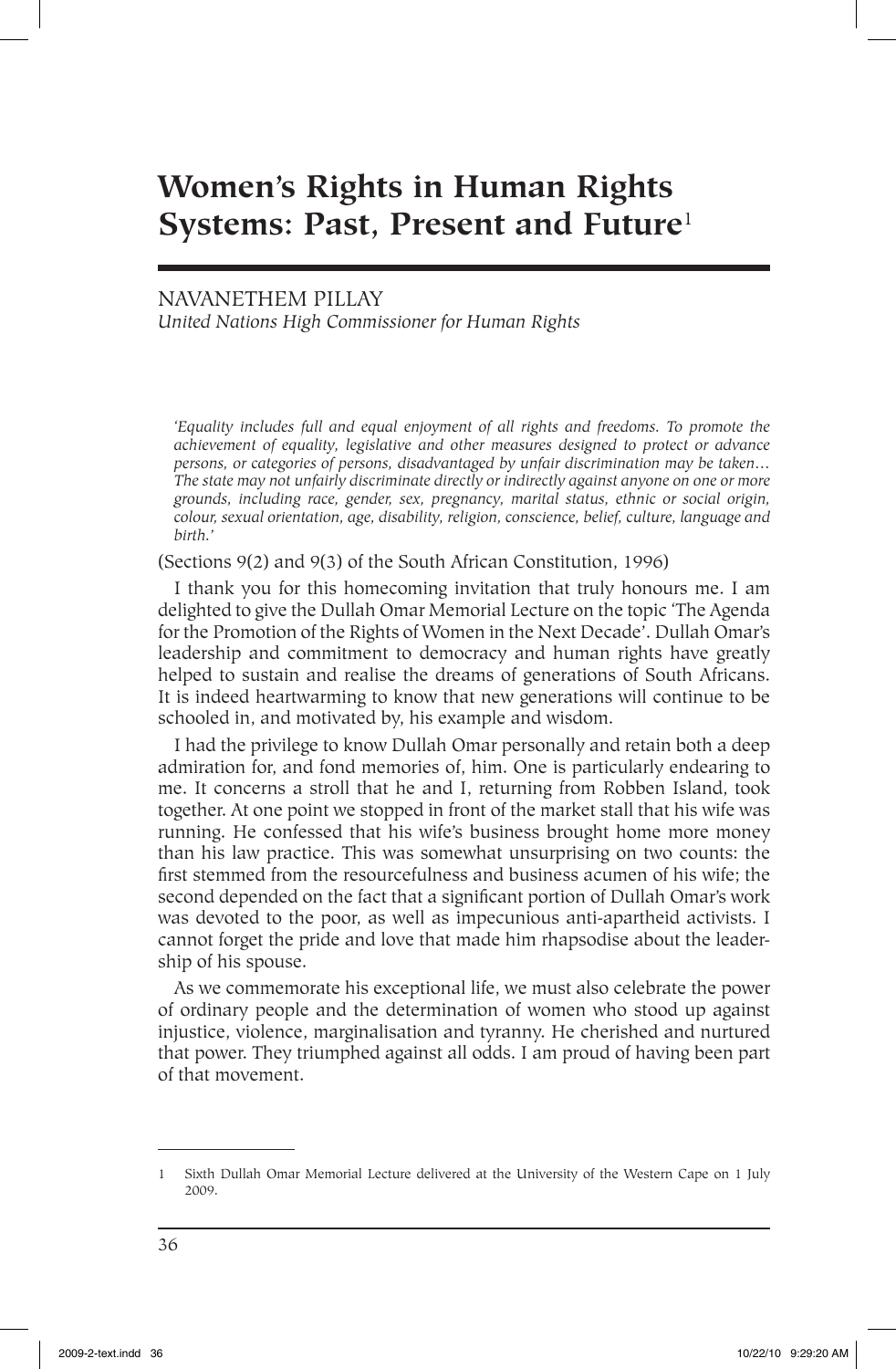Today I speak as the United Nations High Commissioner for Human Rights, and also as a committed and long-time advocate for women's rights and gender equality. In South Africa I co-founded the Advice Desk for the Abused that ran a shelter for victims of domestic violence. As a member of the Women's National Coalition, I worked with colleagues to ensure the inclusion in the Constitution of South Africa of the equality clause which prohibits discrimination on the basis of sex and on a number of other grounds. I also co-founded an international women's rights organisation.

At the UN International Criminal Tribunal for Rwanda, I heard women testify to atrocities of sexual violence, and saw how this violence had been used to destroy families and communities. Thus, I helped to establish the recognition of rape as one means of perpetrating genocide.

Throughout my career as a legal advocate and as a judge, I have worked hard to ensure that procedural and evidentiary rules are gender-sensitive, and take account of rights of victims and witnesses.

I have learned that equality and non-discrimination on the basis of sex are not only goals in their own right, but are essential for the achievement of all human rights for all, the realisation of sustainable human development, as well as the development of all societies. I have also learned that change comes not merely through individual endeavour, but through working collectively to achieve concrete progress.

More than 60 years have passed since the adoption of the UN Universal Declaration of Human Rights; three decades have elapsed since the Convention on the Elimination of All Forms of Discrimination against Women (CEDAW) set out legal obligations for State parties directed towards women's empowerment and rights; and in 1993 the Vienna Declaration and Programme of Action stated that the human rights of women and of the girl-child are an inalienable, integral and indivisible part of universal human rights. That same year the UN General Assembly adopted the Declaration on the Elimination of Violence against Women, and in 1994 the United Nations Commission on Human Rights established the first women-specific special procedure, the Special Rapporteur on Violence against Women. On 10 December 1999, the last human rights day of the 20th century, an Optional Protocol to the 1979 CEDAW, providing for individual petitions and inquiries, was opened for signature, ratification and accession. These tools have provided the framework for the development of international jurisprudence on the rights of women and girls.

There is no doubt that in this relatively short time-span we have also seen remarkable progress in the development and implementation of regional jurisprudence, as well as national laws, policies and programmes, directed to promoting women's equality with men.

Indeed, there is a growing acceptance that human rights, as well as the development and security of all communities, depend on the full participation of women. To borrow from economists' parlance, violence and discrimination against women are 'externalities' that the world can ill afford. As the scholar Devaki Jain has pointed out, the degree to which, and the access that,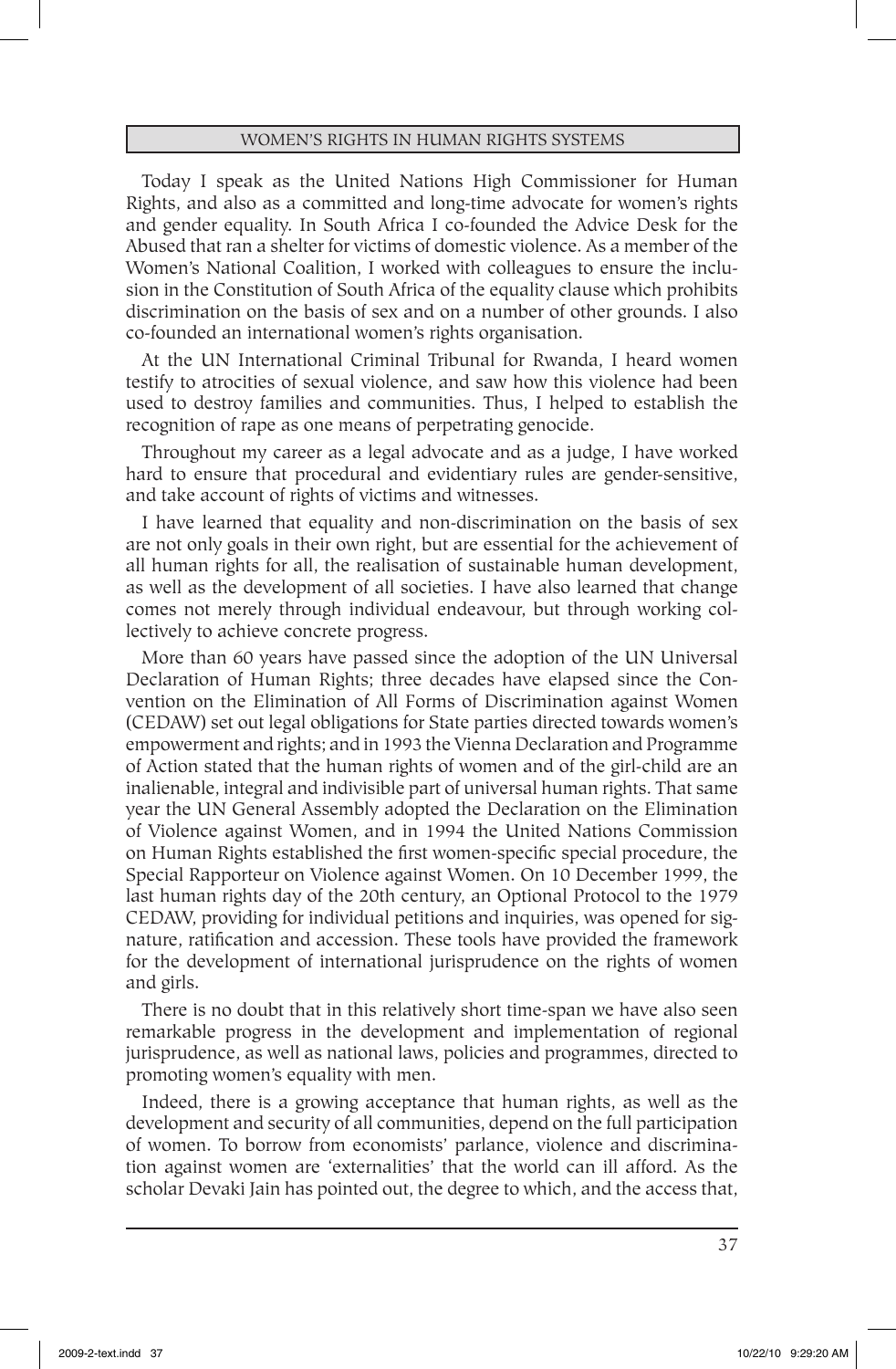women have to just development is a measure of 'the stage of development of a nation'. It follows that women and their knowledge must be seen as growth agents.

Yet women throughout the world remain amongst the poorest and most marginalised, with limited access to rights, resources and opportunities. They continue to suffer multiple forms of discrimination, and endure psychological and physical violence.

Stereotypical attitudes regarding gender roles are deeply rooted in every culture. Sometimes these attitudes entrench ideas of inferiority or superiority of women and men, as well as stereotyped roles for men and women. But, over time, in every culture attitudes and values change and keep changing as equality principles progress. This change must be fostered and sustained. To fully tap into women's potential, the next decade should be devoted to implementing women's rights, to finding practical and effective ways to relieve their suffering, but also  $-$  and more profoundly  $-$  to redress the injustice that hampers, belittles and suppresses their contribution.

States have reiterated such conviction most recently in the course of the UN Durban Review Conference against Racism, Racial Discrimination, Xenophobia and Related Intolerance which took place in Geneva in April 2009. Seven paragraphs of the Outcome Document, the final pronouncement by the 182 Governments that attended the Conference, are devoted to supporting women in the realms of employment, migration, and assistance to victims of violence. Reinforcing the 2001 Durban Declaration and Programme of Action, the Outcome Document also aims to protect women against slavery, bondage and labour exploitation, and against human trafficking and violence.

To implement such an ambitious program, as well as the letter and the spirit of international human rights law, no effort should be spared to persuade countries to live up to their international obligations which enjoin them to repeal laws and stamp out discriminatory customs, harmful practices and prejudices that negate or undermine the achievement of equality between women and men. That is an indispensable starting point for the creation of a level playing field for women and girls, required for the achievement of substantive equality. It is also the pre-condition that underpins women's empowerment and their enjoyment of human rights.

The realisation of women's rights is predicated on the removal of all factors that hold women back, frustrate their resourcefulness, and curtail their access to a fair share of the common wealth.

It requires women's active participation in public life, their freedom of expression, association and movement, as well as the enjoyment of their rights to education, adequate food and housing, and the highest attainable standard of health, including reproductive health. It demands firm communal commitments to defeating fear and want.

Women's human rights and entitlements must ultimately be locked into national policies fostering self-help, opportunities, and solidarity. In this context, absorbing international standards into domestic law and enforcing them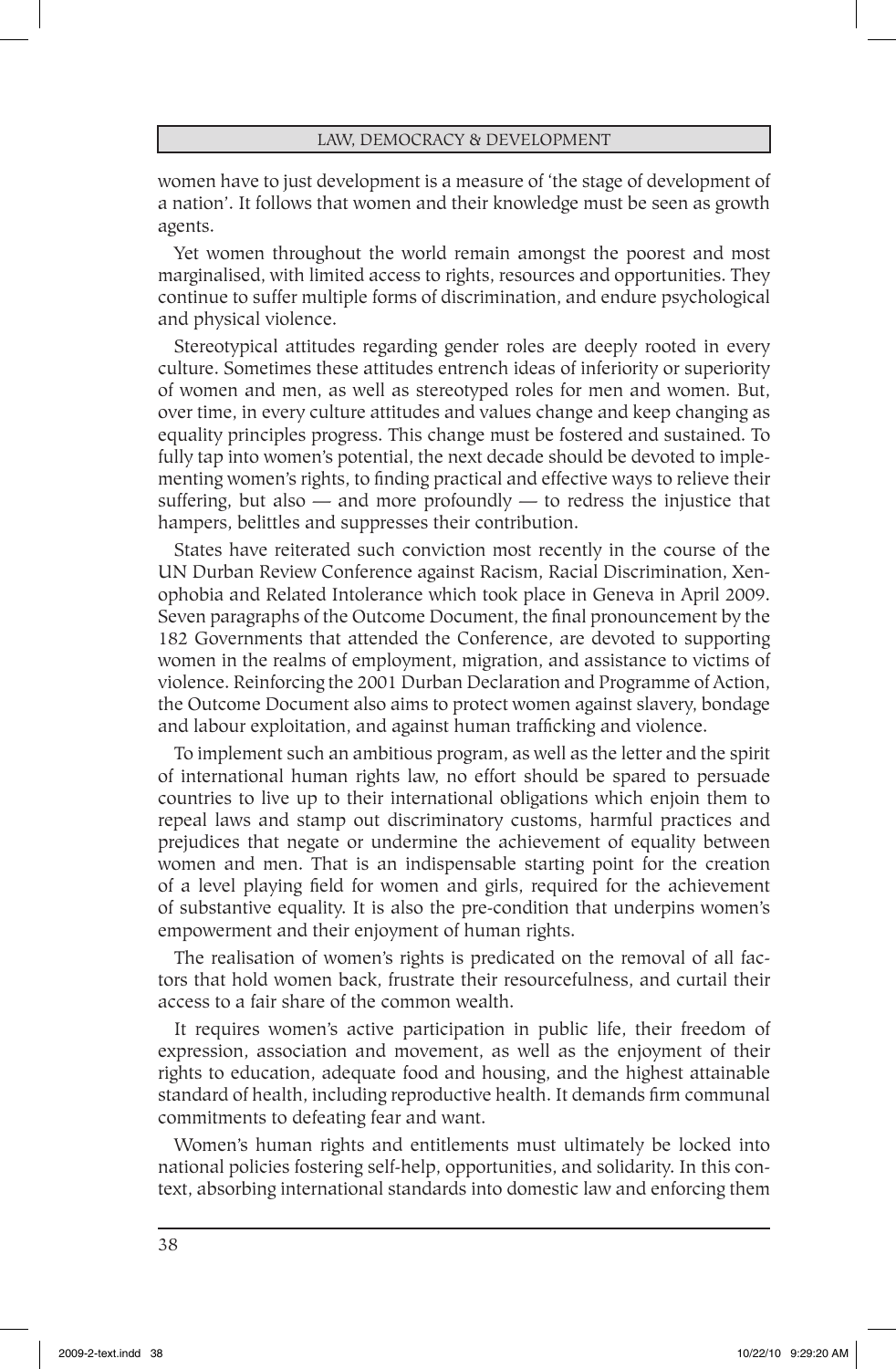are of paramount importance. This adherence is indispensable to achieve women's equality in law.

I am very pleased to acknowledge that where CEDAW is concerned, 186 States are now party to this treaty, of which 97 are party to its Optional Protocol. South Africa is among them.

International human rights treaties prohibit discrimination on the basis of sex, and include guarantees to ensure that women and men enjoy their civil, cultural, economic, political and social rights on a basis of equality. Despite this prescription, global and national realities indicate that there is a wide gulf between international legal obligations and their implementation.

In 2005 the Commission on the Status of Women conducted a review of the commitments undertaken by Governments at the Fourth World Conference on Women in Beijing ten years earlier. It concluded that 'legislative and regulatory gaps, as well as lack of implementation and enforcement of legislation and regulations, perpetuate *de jure* as well as *de facto* inequality and discrimination'. Simply put, this means that women did not enjoy human rights on the basis of equality with men.

Inequality in the law exists in all regions of the world and in all legal traditions. In some countries married women are forbidden from keeping their own names, or passing their nationality on to their children. Their right to own land or inherit property may be limited, and their rights in marriage and divorce law are subjugated to the legal rights of their husbands. In other States, women do not have freedom of movement, and must be accompanied by male guardians. Their educational and employment prospects are heavily circumscribed, and they may be excluded from public office.

The Beijing + 5 Review established 2005 as a target date for the revocation of laws that discriminate against women, but this deadline has come and gone; that call remains unheeded. Many of these laws are still in force and continue to be applied to the detriment of women and girls. The next decade should see meaningful movement towards total repeal of iniquitous legislation. This would be a long overdue remedy for women's plight, and a response to the plea of advocates all over the world.

Not only does inequality in the legal, civil, economic, political and social arenas violate international obligations, but it also compounds discrimination against women. When race, religion, ethnicity, poverty, disability, social status, and other forms of discrimination are also factored in, then the picture is one of even greater disparity.

Protecting women's rights in law and policies is particularly crucial when the economic going gets rough, as is the case now. Unquestionably, economic downturns jeopardise the full spectrum of women's economic and social rights. As economies head south, women are often forced to forego basic services to secure food and shelter. They see their job opportunities shrink and are forced to accept more marginal and ill-paid employment to make ends meet. Last month the International Labour Organisation warned that the global financial crisis could add an increasing number of girls to the more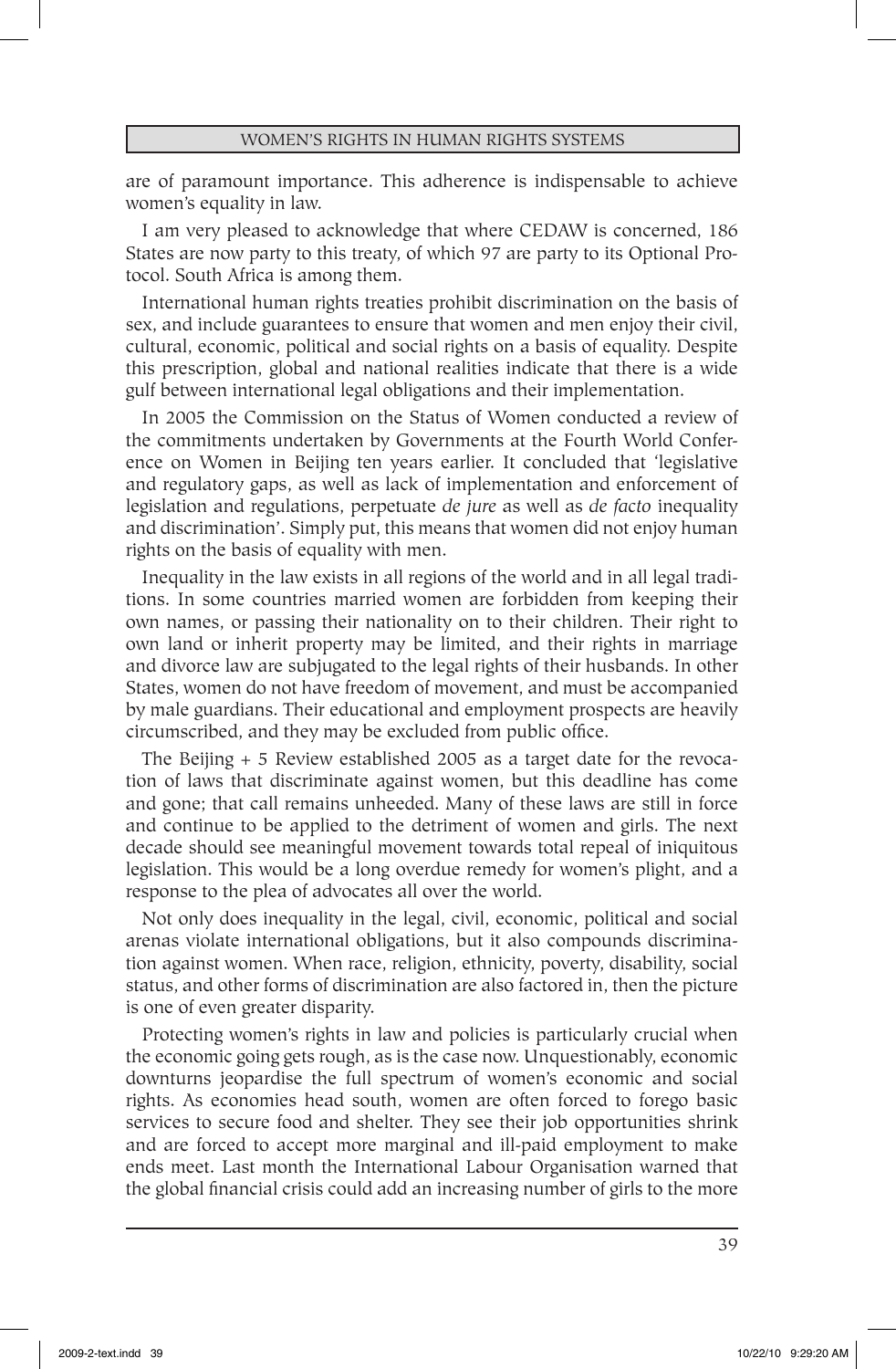than 100 million who are already involved in child labour. Addressing the needs and critical vulnerabilities of women and girls caught in this recession is thus imperative. The economic stimulus packages that Governments are now devising must mitigate the effects of economic contraction, as well as jumpstart reforms in those public policies areas that address structural disadvantages. Thus, preventive initiatives, safeguards, as well as economic recovery and growth measures, must be designed to be gender-sensitive and non-discriminatory. They must be devised not only to address the immediate economic dire straits, but also to encompass longer-term measures to ensure that women's self-sufficiency and prosperity do not remain mere aspirations.

One thing is certain: times of hardship for families and communities expose women and girls to greater risks, since the venting of frustration and despair may increase the likelihood of violence against them. In a vicious cycle, violence against women compounds their vulnerability. As an advocate working against domestic violence, I have seen first-hand the impact of this violence on women, children, and families, wrecked by these crimes that are too often hidden and protected by impunity.

Allow me to reiterate at this juncture, that just as violence against women is a weapon of domination and an outlet for rage in the home, violence against women is a weapon of war in armed conflict. All too often perpetrators are not brought to justice and their victims receive no reparation.

Whether tactically motivated, or due to negligence or a misguided understanding of priorities and values, a State's abdication of responsibilities in upholding women's human rights is unacceptable. Decisive leadership and a sustained commitment are required to put an end to abusive practices and discrimination that hold women back.

In South Africa Dullah Omar and other visionary individuals have proved that, with the requisite political will, women's condition can be addressed and gender equality vigorously pursued. It was not an easy task, as the combined forces of patriarchy and apartheid had severely warped women's development and prospects while undercutting their rights.

Moreover, as opposed to the experience of other countries, in devising its own legislation and programs for the previously disadvantaged, South Africa had to tackle the paradox of how to create better opportunities, equality and justice for a majority of its population, rather than a minority. With regard to the status of women the situation was even more complex, because even though the apartheid regime had affected the rights of all women, not all women endured its effects in the same manner. Black and poor women, as well as lesbians, suffered disproportionately.

Ingeniously the government of Nelson Mandela linked institutional transformation to gender equality by opening up public sector opportunities to women. Building on constitutional principles and precepts, a pro-women legislative architecture was put in place. This included the Domestic Violence Act 116 of 1998 and the Recognition of Customary Marriages Act 120 of 1998*.*  Today the country can be proud of its legal canvas that protects women's rights, as well as its comprehensive National Policy Framework for Women's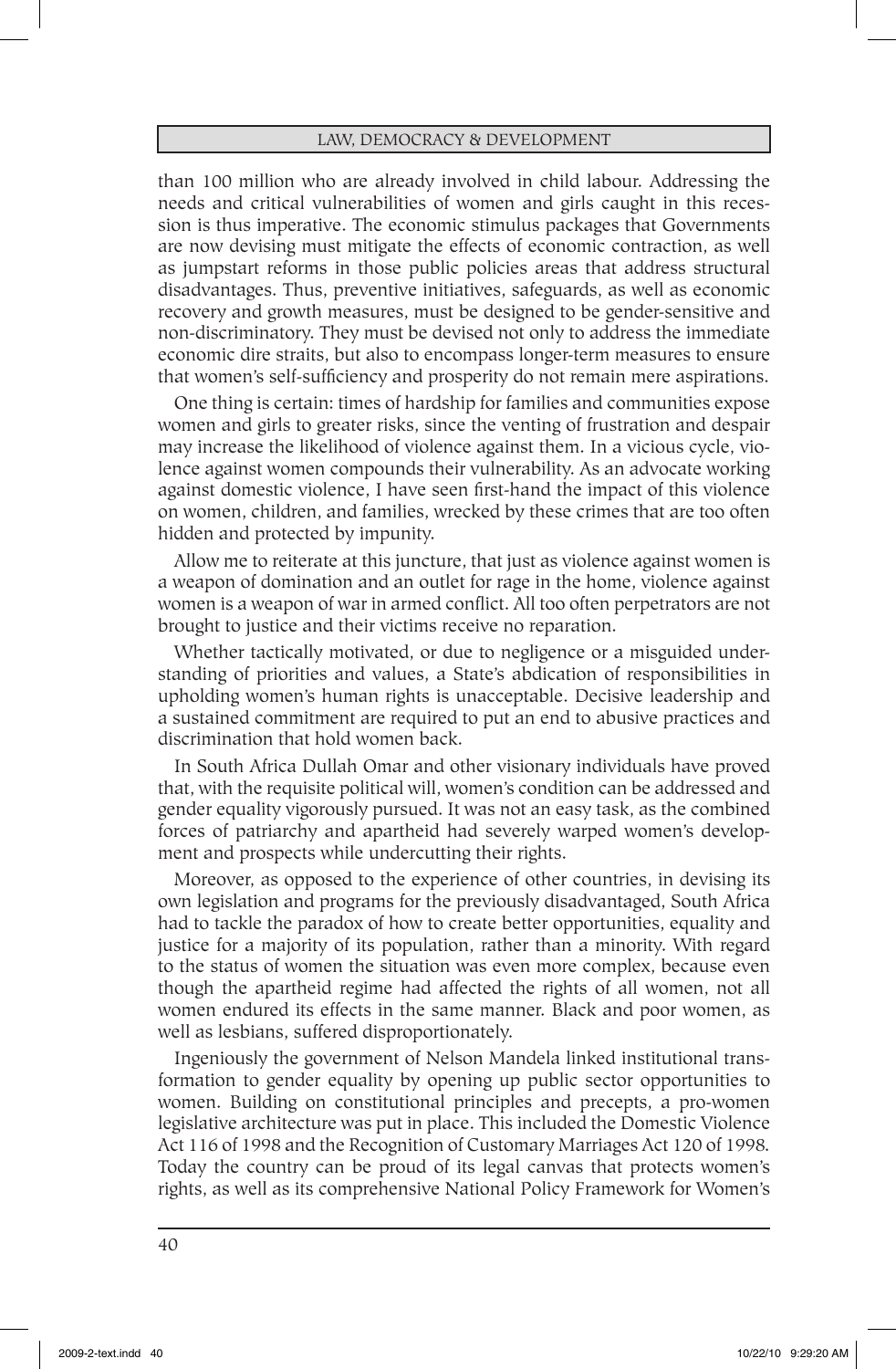Empowerment and Gender Equality. These developments have been influenced by CEDAW. Furthermore, institutions, such as, the Presidency Office on the Status of Women at the national level, and the Gender Departments at the provincial level, are mandated to carry out gender-oriented policies.

And yet here as elsewhere, as the poet William Blake said, 'joy and woe are woven fine', since implementation continues to lag, regrettably, behind progressive laws. Certainly, this stems in part from the immense demands on the government's resources. But equally true is the fact that the original visionary impetus to substantive equality of the early post-apartheid era has lost its steam, if not its sense of determined purpose. Violence against women continues largely unabated. The 15,000 rapes reported every year might be just the tip of the iceberg. Constitutional protection of gay and lesbian rights has not prevented sexual violence against lesbian women. Not surprisingly, in this and in many other countries, women are the most affected by HIV and by poverty.

As we try to address these woes and pursue joy in the name, and for the sake, of all women in South Africa and elsewhere, we must focus on key aspects of implementation. In this regard I wish to point out once again that equality before the law loses its meaning when laws are not given full effect. By the same token, women's lack of access to justice, or a gender-blind or gender-insensitive judiciary, undermine women's right to equal opportunities and treatment. Ensuring that avenues of redress are open and permeable to women's needs, as well as attuned to their rights and plight, is a fundamental stepping stone towards the realisation of substantive, rather than merely formal, equality.

This observation leads me to the second point I would like to make regarding women's empowerment and the achievement of their rights. Such goals may also come to fruition through judicial processes, or be accomplished by mobilising international human rights protection systems, or they may be achieved through a combination of all these factors.

Undoubtedly, there has been a quantum leap forward in the prosecution of sexual violence before international tribunals. The jurisprudence of these courts represented a watershed for women whose wartime suffering had long been considered as an inevitable by-product of conflict, or as 'collateral damage' that could be more easily tolerated and, consequently, disregarded.

Through the work of international courts, we have been able to establish once and for all that — where threshold criteria are met — rape during international or internal armed conflict is a war crime, a crime against humanity, and may constitute an element of genocide. This was the conclusion reached in the *Akayesu* case2 before the International Criminal Tribunal for Rwanda. It was the first judgment on rape emanating from the ad hoc tribunals. This groundbreaking case, as well as the judicial rationale that supported it, found an echo in the local legislation of two states in the USA. In South Africa,

<sup>2</sup> *The Prosecutor v Jean-Paul Akayesu* Case No ICTR-96-4-T (Trial Chamber 1998).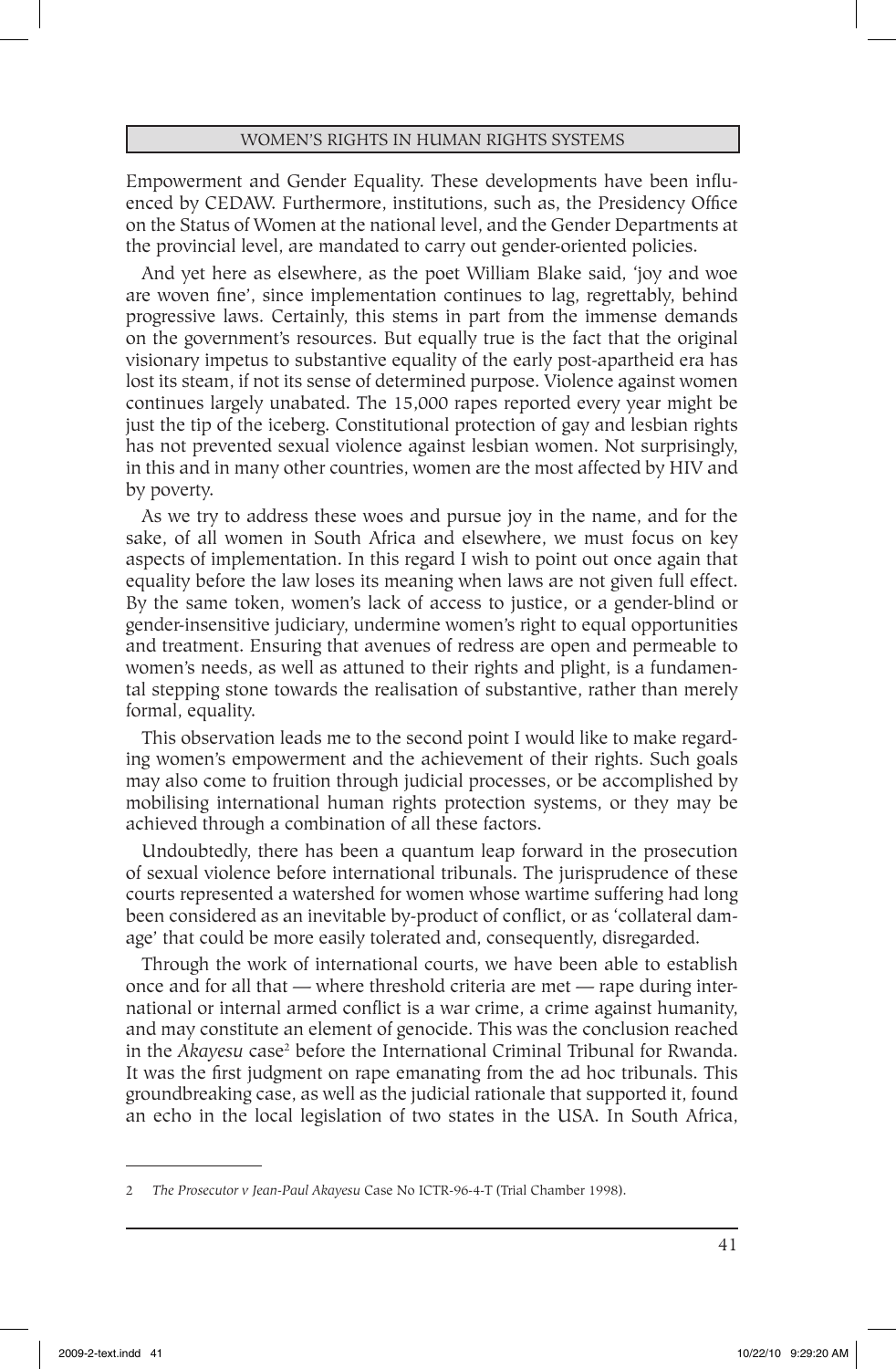it resonated in the Criminal Law (Sexual Offences and Related Matters) Amendment Act 32 of 2007.

Justice mechanisms have been creatively and effectively used to ensure accountability in dire situations when Governments, in both poor and rich countries, have failed to guarantee women's enjoyment of their human rights, or where women's complaints were stonewalled by bureaucratic inertia and prejudice.

In a landmark 2004 case brought by interested parties and public interest groups before the Constitutional Court of South Africa, the court found that, in regard to inheritance, customary law governing succession was discriminatory on grounds of race, gender and birth. This ruling on inheritance conclusively proscribed discrimination against women, girl children and men other than the eldest male relative on the basis of race, sex, gender, social origin and birth. The decision may have multiple applications. For example, it may help assist widows and children to avoid eviction from the family home upon the death of a husband or father.

Increasingly regional courts have also been used to give effect to women's rights. I wish to bring to your attention two specific cases in Africa that are of particular interest.

In October 2008 the Community Court of Justice of the Economic Community of West African States (ECOWAS), a regional mechanism, held Niger responsible for failing to protect the rights of a young woman who, in 1996 at age 12, had been sold to a 46 year-old man as his slave and concubine. $3$ After nine years of servitude and sexual violence, she was freed. She sought to rebuild a new life and start a family, only to incur the ire of her former 'master' who denounced her for bigamy. The woman was arrested, but fought back through all levels of the national judicial system. Finally, she petitioned the ECOWAS Court which ruled that the victim be compensated for Niger's dereliction of its duty to protect her.

In February 2009 the Special Court for Sierra Leone convicted three Revolutionary United Front rebel leaders of war crimes and crimes against humanity, including, the sexual enslavement of countless girls abducted from their villages.4 This was the first time that the forced marriage charge has been successfully handed down in an international court of law.

In June 2009 the European Court of Human Rights fined Turkey 36 000 euros for its failure to protect two women from domestic violence that led to the killing of one of them in 2002.<sup>5</sup> The authorities had considered the situation since 1995, but failed to take decisive action. Relying on CEDAW and case law stemming from its Optional Protocol, the court concluded that Turkey was in breach of various obligations under human rights law.

<sup>3</sup> *Hadijatou Mani Koraou v The Republic of Niger* Case No ECW/CCJ/JUD/06/06 (2008).

<sup>4</sup> *The Prosecutor v Issan Hassan Sesay, Morris Kallon aka Bilai Karim and Augustine Gbao aka Augustine Bao (RUF Case)* Case No SCSL-04-15-t (Trial Chamber 2009).

<sup>5</sup> *Opuz v Turkey* Case No 33401/02 (Sect 3) ECHR 2009 (9.6.09).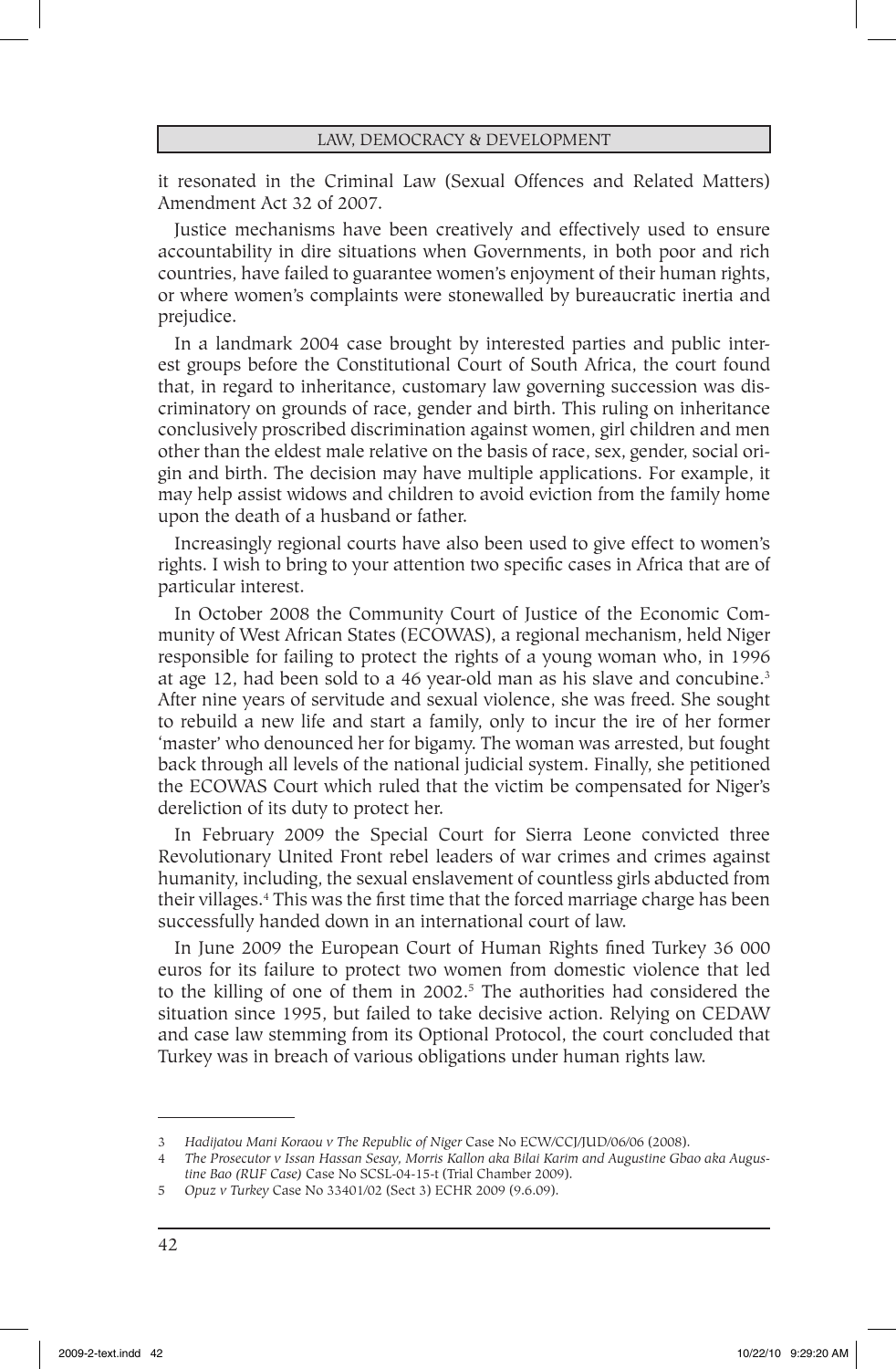In the years to come, as jurisprudence increasingly resonates from one jurisdiction to another across the world, these cases may be of great consequence, and furnish a model for courts in other regions and countries. Indeed, as it was observed in the course of a judicial colloquium that my Office organised in Bangkok last March:

'Members of the legal profession should be enabled to draw on the pertinent international human rights standards as well as the outputs of the UN human rights treaty bodies and regional human rights mechanisms in their arguments before domestic courts.'

Interestingly, participants in this colloquium also agreed that,

'where lacunae in the domestic law are identified, the judiciary should, as far as possible, resort to interpretations consistent with principles of international law and customary international law, as well as the meaning of international instruments'.

I want also to note, as a matter of regional pride, that the Protocol to the African Charter on Human and Peoples' Rights on the Rights of Women in Africa, may well in many respects be the most progressive articulation of women's rights in the world. South Africa has ratified the Protocol, and I know that Dullah Omar would have wanted South Africa to lead the way in ensuring full ratification and implementation of its provisions across the continent.

I mentioned my work in the definition of rape and sexual violence on the Rwanda Tribunal. I want to also mention the 'media case' I presided over, my last case as a judge on that Tribunal.<sup>6</sup> In the media case we documented and recognised the powerful impact of the media on the genocide. The media promoted ethnic hatred and incited violence that exploded into genocide. I think we need to look much more seriously at the way in which the media treats women, and the impact of the media on violence and discrimination against women. The African Protocol specifically provides, as a matter of economic and social welfare rights, that Governments should take effective legislative and other measures to prevent the exploitation and abuse of women in advertising and pornography.

The media constitute a powerful force that can also be used *for* social justice, and that is where I think we should focus. Replacing oppressive stereotyping with positive role models will change the way both girls and boys grow up to think about each other and gender equality. And as the Protocol recognises, advertising needs particular attention, as the objectification of women is so often promoted by commercial advertisements. CEDAW, to which, of course, South Africa is also a party, provides that governments should take all appropriate measures 'to modify the social and cultural patterns of conduct of men and women, with a view to achieving the elimination of prejudices and customary and all other practices which are based on the idea of the inferiority or the superiority of either of the sexes or on stereotyped roles for men and women'.

<sup>6</sup> *The Prosecutor v Ferdinand Nahimana, Jean-Bosco Barayagwiza and Hassan Ngeze* Case No ICTR-99-52-T (Trial Chamber 2003).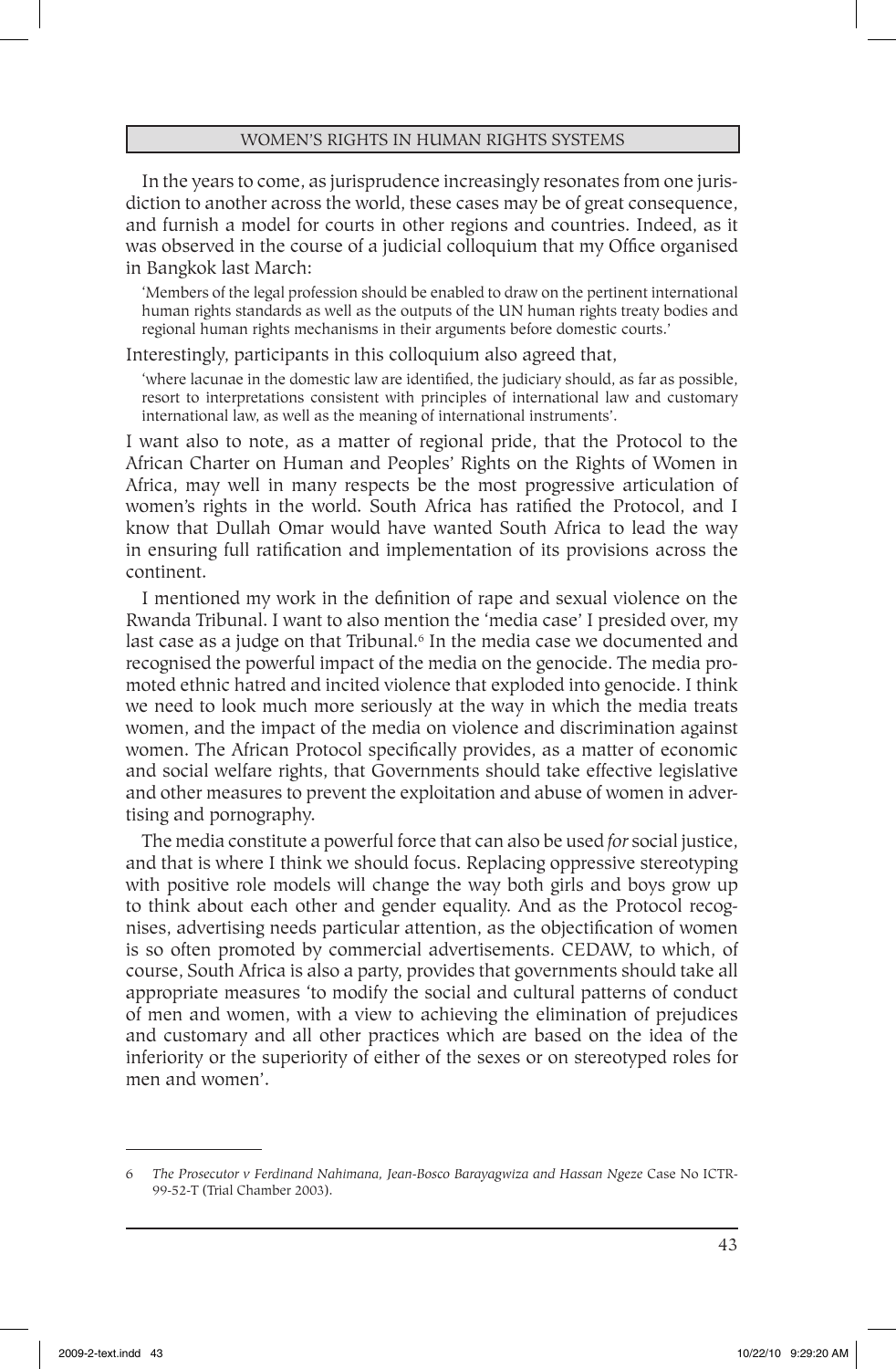Historically, the United Nations has created a welcoming space for women to grow and compare notes, to build a grid of solidarity, and foster change.

Human rights mechanisms have often set the pace in spurring dormant national action. A case in point is that of the Committee that oversees CEDAW. Under its mandate the Committee has considered several cases where it concluded that States had failed to exercise due diligence in protecting women from marital violence. For example, in Austria, guidance from the Committee on legislative and policy measures fostered tighter law-enforcement procedures, and a more sophisticated understanding of domestic violence on the part of relevant authorities.

The influence of CEDAW, and the interaction with its Committee, can also be evinced from the application of temporary special measures which have led to women's expanded participation in public life and service. Rwanda, which established a system of quotas, now counts the highest representation of women in Parliament worldwide.

With regard to other human rights instruments and the work of the implementing treaty body, let me underscore that an important development has recently been added to the pertinent jurisprudence of the Committee on Economic, Social and Cultural Rights, that is, the mechanism devoted to the International Covenant on Economic, Social and Cultural Rights. In its new General Comment on discrimination, the Committee observed that, and I quote:

'*Since the adoption of the Covenant, the notion of the prohibited ground "sex" has evolved considerably to cover not only physiological characteristics but also the social construction of gender stereotypes, prejudices and expected roles, which have created obstacles to the equal fulfillment of economic, social and cultural rights. Thus, the refusal to hire a woman, on the ground that she might become pregnant, or the allocation of low-level or part-time jobs to women based on the stereotypical assumption that, for example, they are unwilling to commit as much time to their work as men, constitutes discrimination.'*<sup>7</sup>

This comment is particularly momentous because it tackles multiple grounds of discrimination. It also places the question of sexual orientation clearly within the prohibited grounds of discrimination. Thus it provides a brave and powerful platform on which both jurisprudence and advocacy can further progress. It is my hope that South Africa will soon ratify the International Covenant on Economic, Social and Cultural Rights, which it signed in 1995, as well as its Optional Protocol when it opens for signature, accession and ratification in September. I take this opportunity to note that South Africa played an important role in the negotiations of this latter instrument.

For their part, independent human rights experts mandated by the UN, known as special rapporteurs, have been instrumental in fostering change and promoting protection. These experts are the international community's 'conveyor belts' of otherwise neglected human rights situations, and our

<sup>7</sup> General Comment No 20 para 20.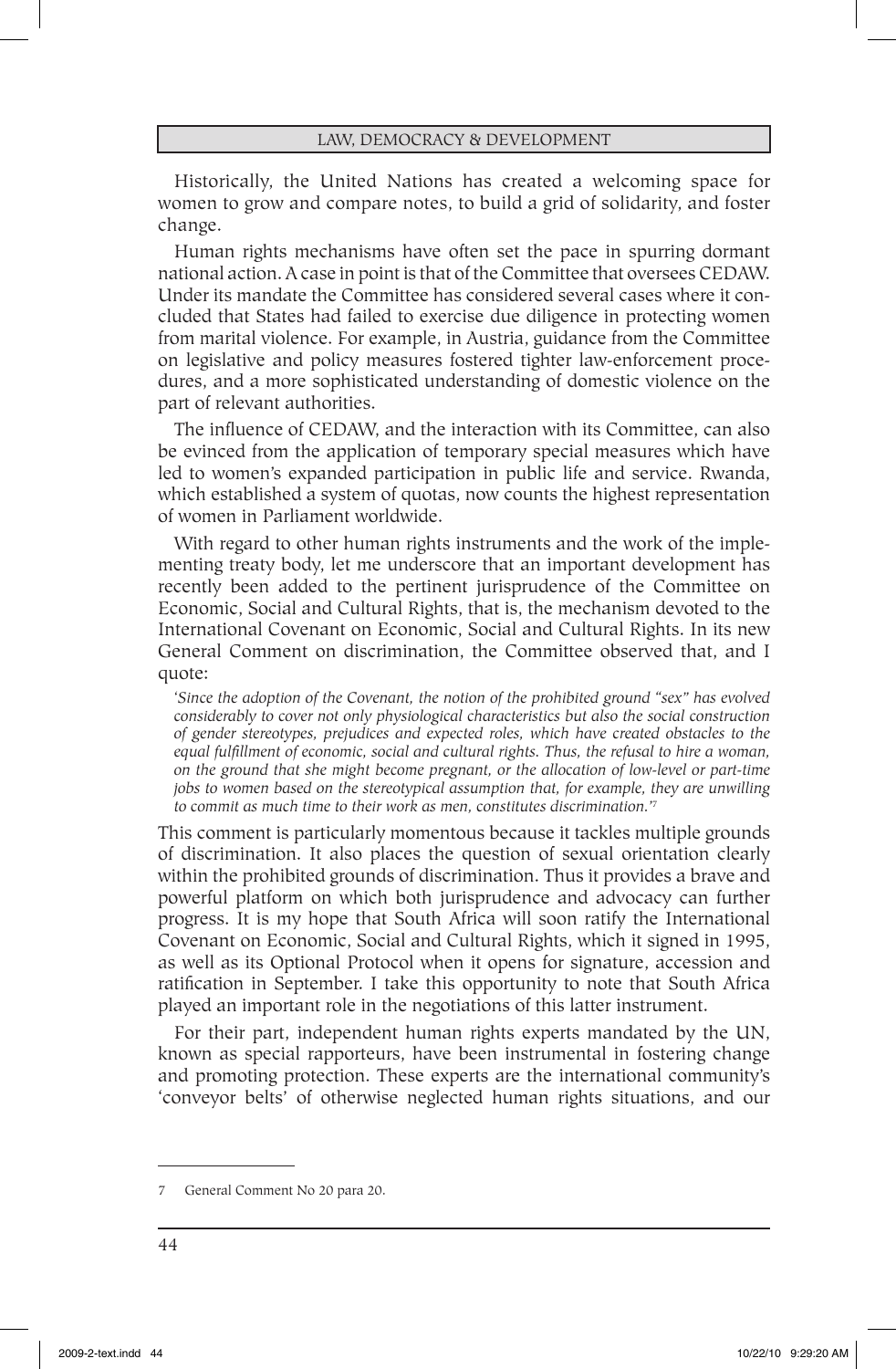front-line advocates. In particular, I wish to commend the work of the Special Rapporteur on Violence against Women.

Moving now from well-honed and long-established United Nations mechanisms to innovative initiatives, let me draw your attention to the role that the Human Rights Council, the premier intergovernmental human rights body, can also play in fostering respect for women's human rights.

A groundbreaking feature of the Council is the Universal Periodic Review, a novel mechanism through which the human rights record and performance of all countries is examined at regular intervals. The Universal Periodic Review offers a new important space to civil society's contributions, including women's knowledge and perspectives. I exhort all women to take full advantage of this vehicle to convey their priorities, agendas and foremost concerns.

I also hope that the Council would expedite the creation of a mechanism to strengthen gender equality in national laws, and help repeal discriminatory legislation. Since 2005, this idea has been under consideration. In 2006, a report on the feasibility of such a mechanism by the Secretary-General concluded that '[a] dedicated mechanism that would tackle [discriminatory] laws as its primary and exclusive concern, rather than as incidental to a broader mandate, from a global perspective could provide the necessary momentum for change that has so far been absent'. Last year my Office presented a commissioned in-depth study on laws that discriminate against women, which examined the discussions on the creation of a dedicated mechanism. This study concluded that such a mechanism would be timely and helpful.

Allow me to underscore that the Security Council has also helped to foster a deeper understanding of the correlation between women's human rights and sustainable security. This understanding is mirrored in the Security Council's landmark Resolutions 1325 on women, peace and security, and 1820 on sexual violence in armed conflict.

Both on their own individual merit or taken together, and if properly implemented and enforced, these Resolutions will shore up efforts to better understand and address the human rights dimension in the causes, impact and resolution of armed conflicts. Given the priority they deserve, their provisions, which regard women as indispensible agents of change, will contribute to solidify peace, help justice take root, enhance equality, and ensure protection to the vulnerable.

As a step in the right direction, women should be granted a prominent role when peace agreements are negotiated, and in the aftermath of conflict. Regrettably, this has been the exception rather than the rule. Equally lamentable is the fact that, according to UNIFEM (the United Nations Development Fund for Women), less than six per cent of funds committed by donors after peace is restored are targeted in any way towards addressing women's needs.

These imbalances and inequities work against the letter and the spirit of the Security Council's will, and should be rectified as a matter of urgency.

Attention to the human rights of women, and ensuring that a gender perspective is integrated into the work of the United Nations human rights